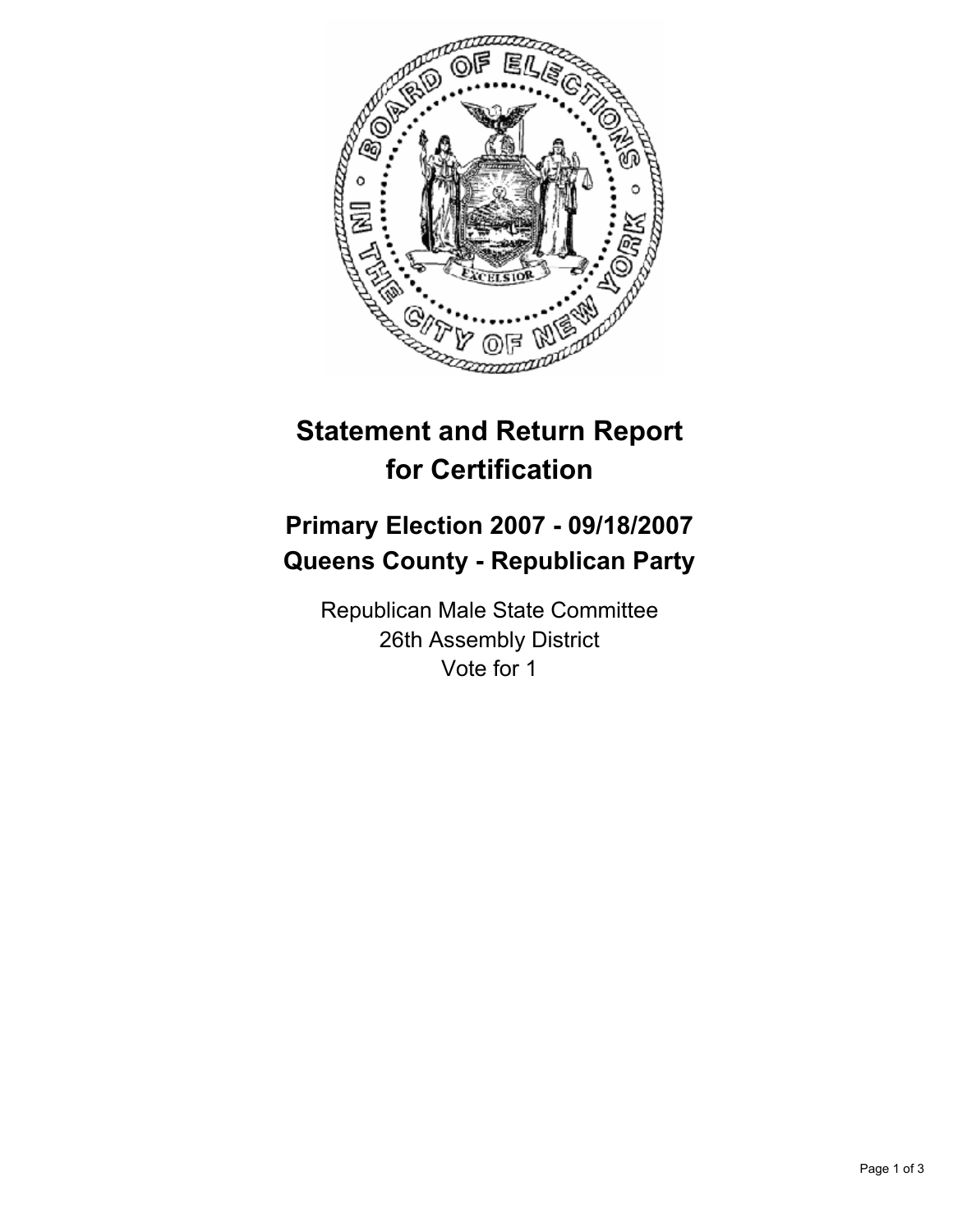

## **Assembly District 26**

| <b>Total Votes</b>   | 975 |
|----------------------|-----|
| <b>PHILIP RAGUSA</b> | 612 |
| PETER T BOUDOUVAS    | 363 |
| AFFIDAVIT            | ◠   |
| ABSENTEE/MILITARY    | 58  |
| <b>EMERGENCY</b>     |     |